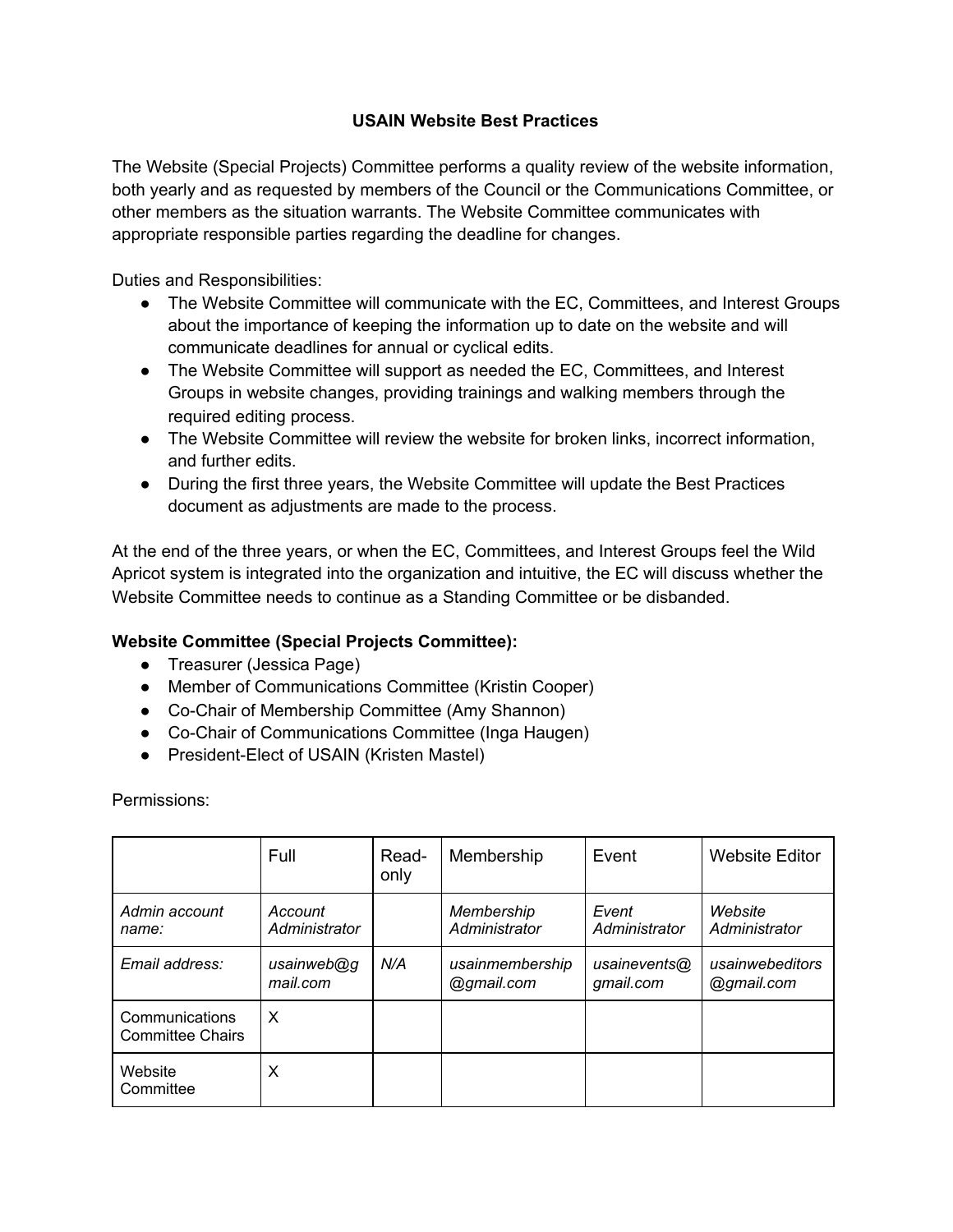| EC                                             |                           |   |   |   | X |
|------------------------------------------------|---------------------------|---|---|---|---|
| President, Past<br>President, and<br>Treasurer | $\boldsymbol{\mathsf{X}}$ |   |   |   |   |
| Conference<br><b>Planning Team</b>             |                           |   |   | X | X |
| Membership<br><b>Committee Chairs</b>          |                           |   | X |   |   |
| Committees<br>Chairs (restricted)              |                           |   |   |   | X |
| <b>IG Conveners</b><br>(restricted)            |                           |   |   |   | X |
| <b>Business mgr</b>                            |                           | X |   |   |   |

# **Editing Timeframes:**

- April-May: The EC updates all governance documents, including Action Plan, Bylaws, and Procedures & Rules
- May-June: The (outgoing) President will send a pdf of new Committee Chairs & Interest Group Conveners to the Membership Committee. The EC and (outgoing) President will:
	- $\circ$  review all pages nested under History (achievements, 25 years of USAIN, timeline, past officers) and the primary Leadership page
	- post the President's Annual Report
	- update the EC page (early June)
- June: The Membership Committee will update the primary landing pages for each committee and Interest Group, as well as the membership for Committees (see below: **Updating committee or EC membership (annual process)**). The Committee will also review the "Join Us" page for accuracy.
- July: The EC and (new) President will review the Home Page, Contact Us, and Our Mission pages. The President will post the new President's Greeting.
- August: Committees must update select pages:
	- Preservation & Digital Libraries reviews and edits two pages nested under Initiatives: Project Ceres and National Preservation Program.
	- The EC reviews and edits one page nested under Initiatives: Ithaka S+R.
	- Communications Committee reviews and edits pages nested under Resources.
	- Committees and Interest Groups review and edit their respective pages.

Tasks that would fall outside the timeframes:

● Post-Conference: The EC updates all pages nested under Conferences & Events (past conferences, hosting criteria, and conference proceedings)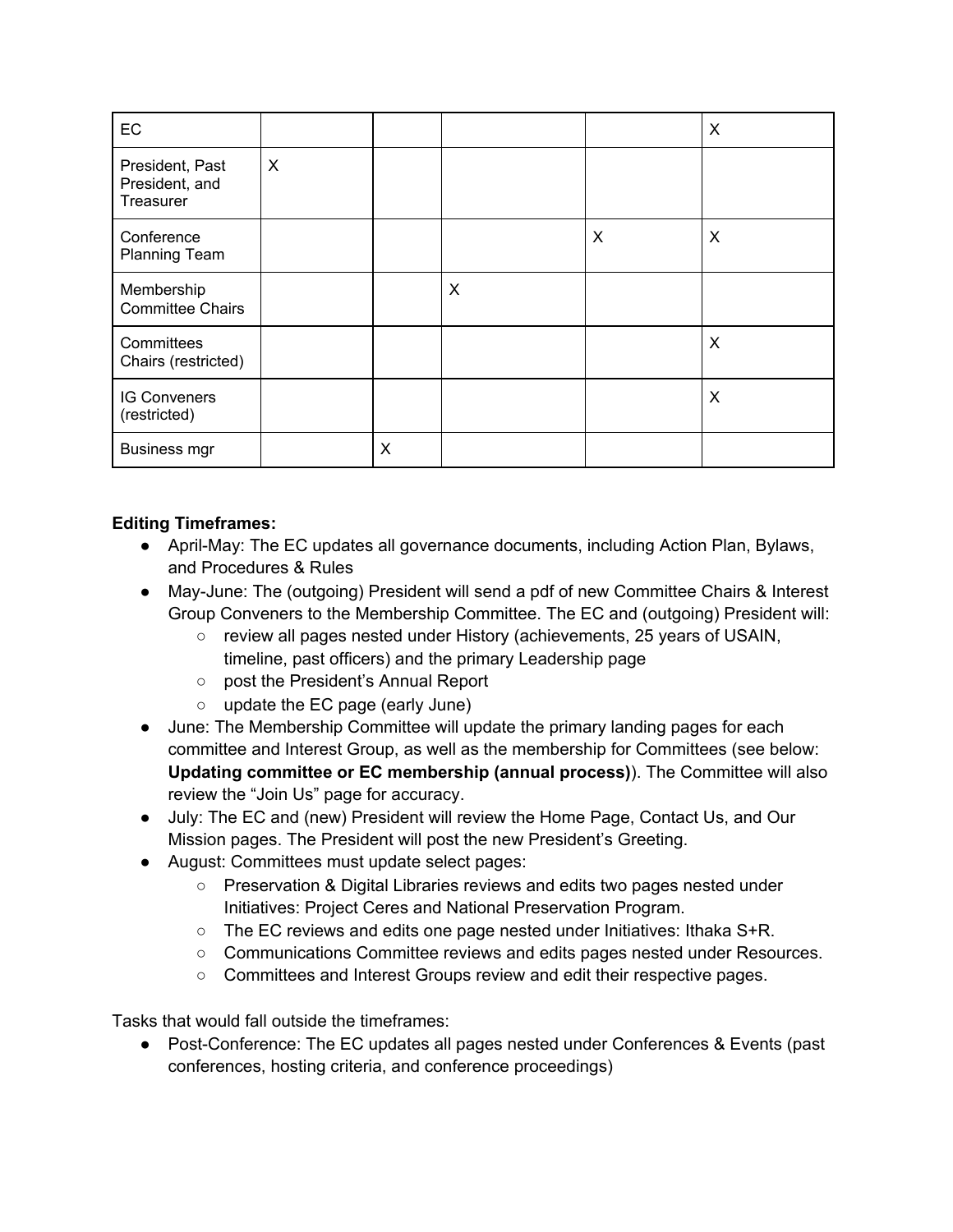- New Committee is created: The EC will provide the Website Committee with two sentences describing the new committee, the names/terms/institutions of the Chair(s), the EC Liaison, and the participating members. The Website Committee will create the new pages and designate the initial membership (see: **Creating new committee or IG pages**).
- Awards and Honors are awarded: The President-Elect will edit all pages nested under Awards & Honors (Service to the Profession, Special Achievements, Honorary Memberships, Conference Scholarships).
- Communications Committee: throughout the year, the Committee posts relevant news and manages events.
- Conference Planning Committee: edits the conference event.

Archiving:

- The following should be sent to the USAIN Archivist each year, for deeper archiving than what is provided by the Internet Archive: the wayback machine:
	- All governance documents (at retirement)
	- The PDF of committee rosters with chairs and members and Interest Group conveners (at creation)
	- President's Annual Report (creation)

Responsibilities (by Webpage):

- Home page and Contact Us page (*Executive Council*)
- About Us>all pages under Greetings, Mission (*President*)
- About Us> all pages under History (includes achievements, 25 years of USAIN, timeline, past officers) (*Past-President*)
- About Us> primary Leadership page and EC page (*Executive Council*)
- About Us> primary Committees/IG landing pages and rosters *(Membership Committee*)
- About Us> individual IG pages: individual IG conveners membership (*self-managed by individual members*)
- About Us> two pages (Project Ceres and Preservation Plan) under Initiatives (*Preservation & Digital Libraries Committee*)
- About Us> one page (Ithaka S+R) under Initiatives (*Executive Council*)
- About Us> all pages under Awards & Honors: (*President-Elect)*
- About Us> Leadership> individual committee or IG pages general updates *(Committee Chairs or IG Conveners*)
- News: (*Communications Committee)*
- Governance Documents> Action Plan (*Director* updates PDF and website)
- Governance Documents> Bylaws (*EC/Past-President*)
- Governance Documents> P&Rs (*EC/Secretary*)
- Join (all pages) (*EC/Membership Committee*)
- Conferences & Events (all nested pages) (*Executive Council*)
- Resources (all pages) (*Communications Committee*)

Renewals: Yearly for individuals or for institutions, based on the date of previous renewal.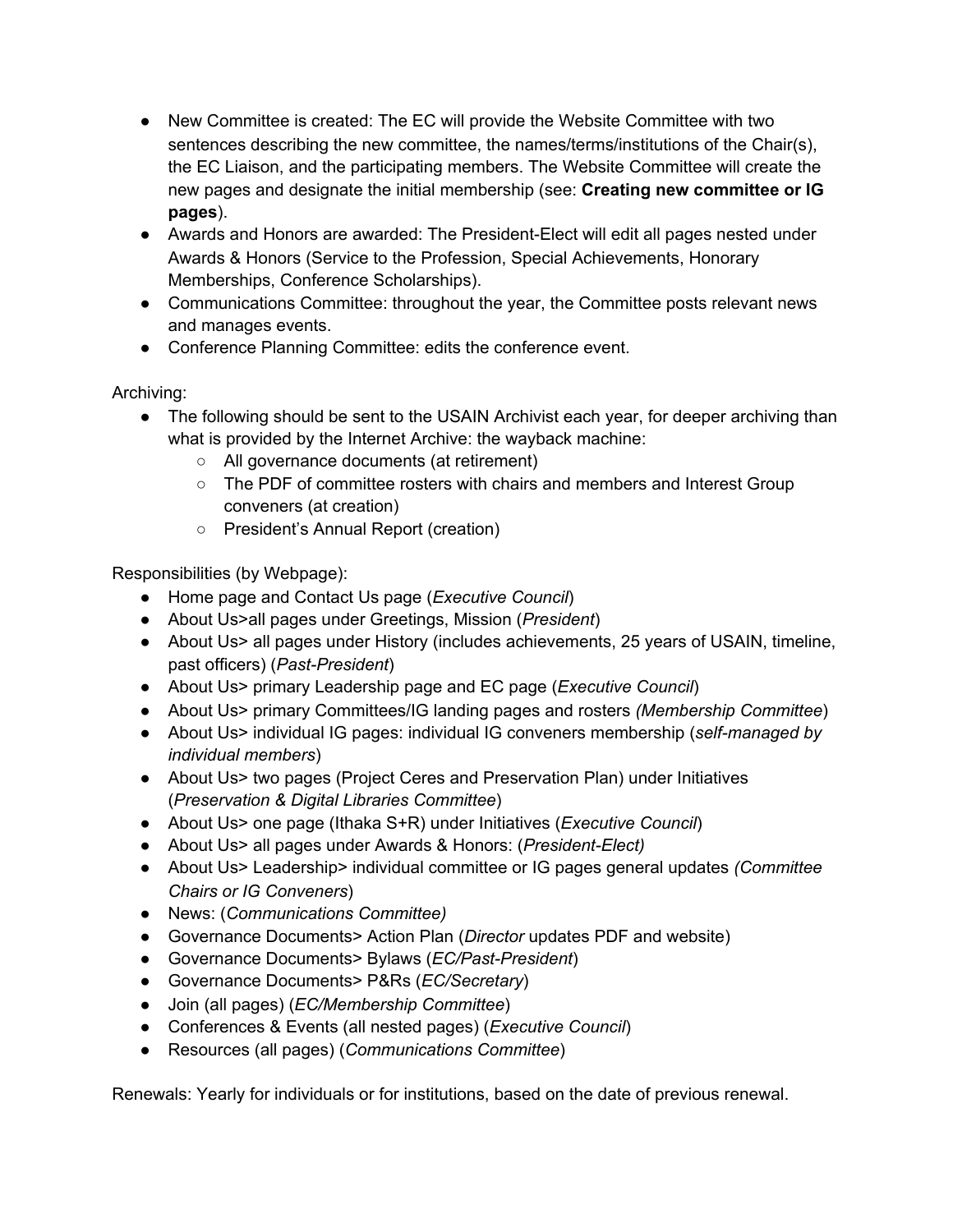# **USAIN Website Best Practices**

#### **General support links:**

Customer Service: Wild Apricot provides free, unlimited customer service available Monday-Friday 9:30-6:00 p.m. EST and service tickets are submitted by emailing support@wildapricot.com with a 24 hour response time. MemberClicks and YourMembership also provides similar live support.

Assistance pages: <https://help.wildapricot.com/display/DOC/Home>

Account Number: 216041

Wild Apricot test site: https://usaindemo.wildapricot.org/

### **Updating committee or EC rosters (annual process):**

The USAIN President will email the Membership Committee in late May the membership roster for all committees. The membership committee is responsible for updating the chairs and general membership on the website. Chairs and Co-Conveners are manually displayed and must be editing using the following steps:

- 1. Membership committee logs into Wild Apricot and enters Admin View
- 2. Select Website>Site Pages
- 3. On each Committee and IG homepage, manually edit the chairs and Co-Conveners listed on each page.

After chairs and conveners are updated, you must also manually edit the general membership (these edits will allow membership to dynamically display). Steps include:

- 1. Choose "Members>Groups" from top menu bar.
- 2. Select the Group name you are updating
- 3. Next, choose the "Manage Participants" tab and add/remove participants as needed.
- 4. Click "Save all changes"

### **Creating new committee or IG pages:**

If a new committee or IG is created, these are the steps for creating new pages.

- 1. Membership committee logs into Wild Apricot and enters Admin View
- 2. Select Website>Site Pages
- 3. Find an existing committee or IG page and Add page>duplicate page
- 4. Click>Edit
- 5. Scroll up on the page settings menu and change the Page name to the Committee name

Next choose:

- Position in menu>After selected page: choose the order of new page
- Access Level: Public
- Page Title: Change to title of Committee

Next click on the text box in the body of the page: